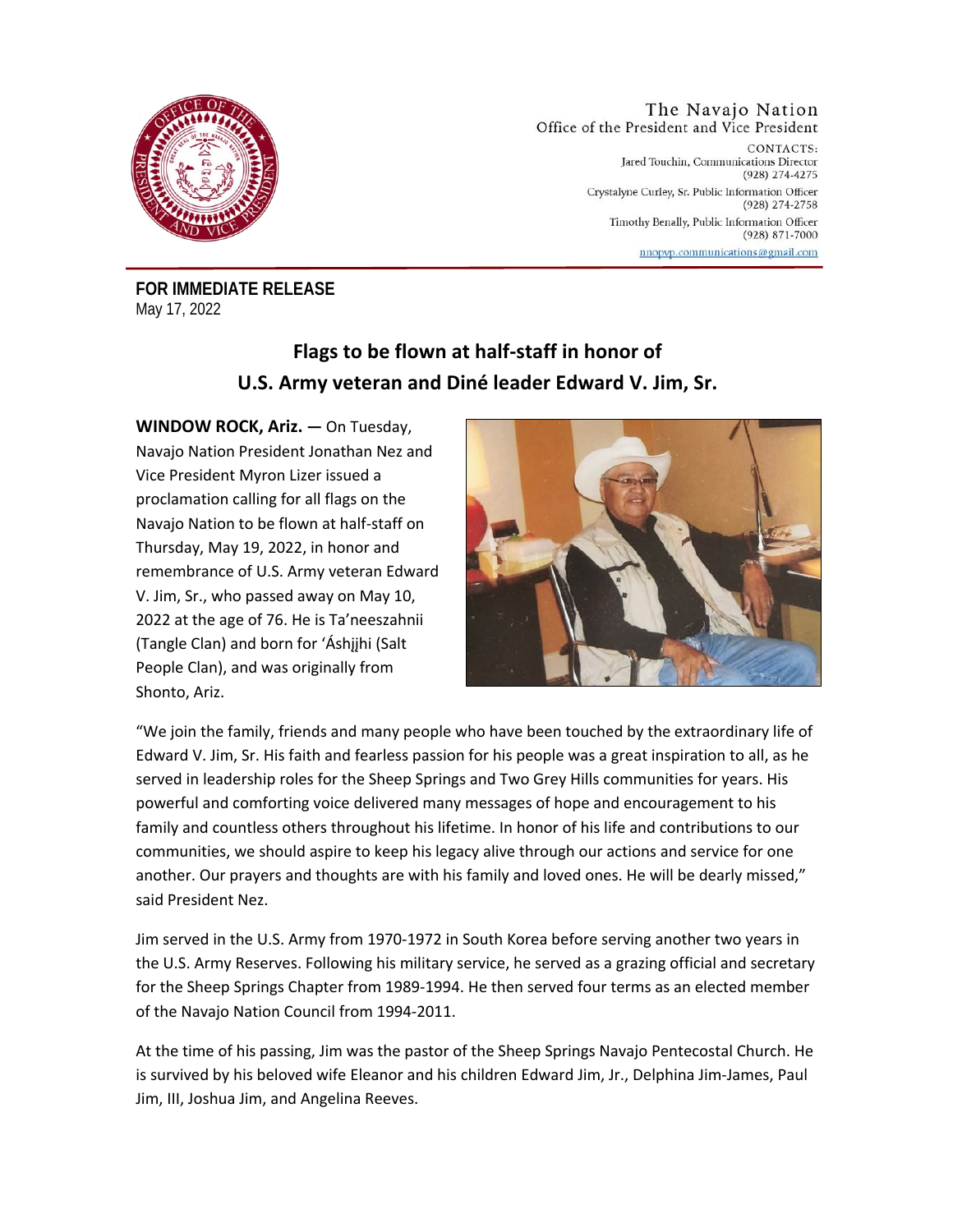"May God continue to comfort the late Edward Jim's family during this difficult time, as we mourn the loss of a great leader who helped our communities and many of our people throughout his lifetime. He was a person of great faith. We can rest assured that he is in the hands of our creator and we pray that his legacy lives on in the hearts of his family," said Vice President Lizer.

Funeral services for the late Edward V. Jim Sr. will take place on Thursday, May 19, 2022 at 10:00 a.m. MDT in Sheep Springs, New Mexico. Donations for the family are being accepted by his daughter, Angelina Reeves via Zelle at (505) 419-3885.

## # # #

For the latest news from the Office of the President and Vice President, please visit http://www.opvp.navajo-nsn.gov/ or find us on Facebook, Twitter, and Instagram.